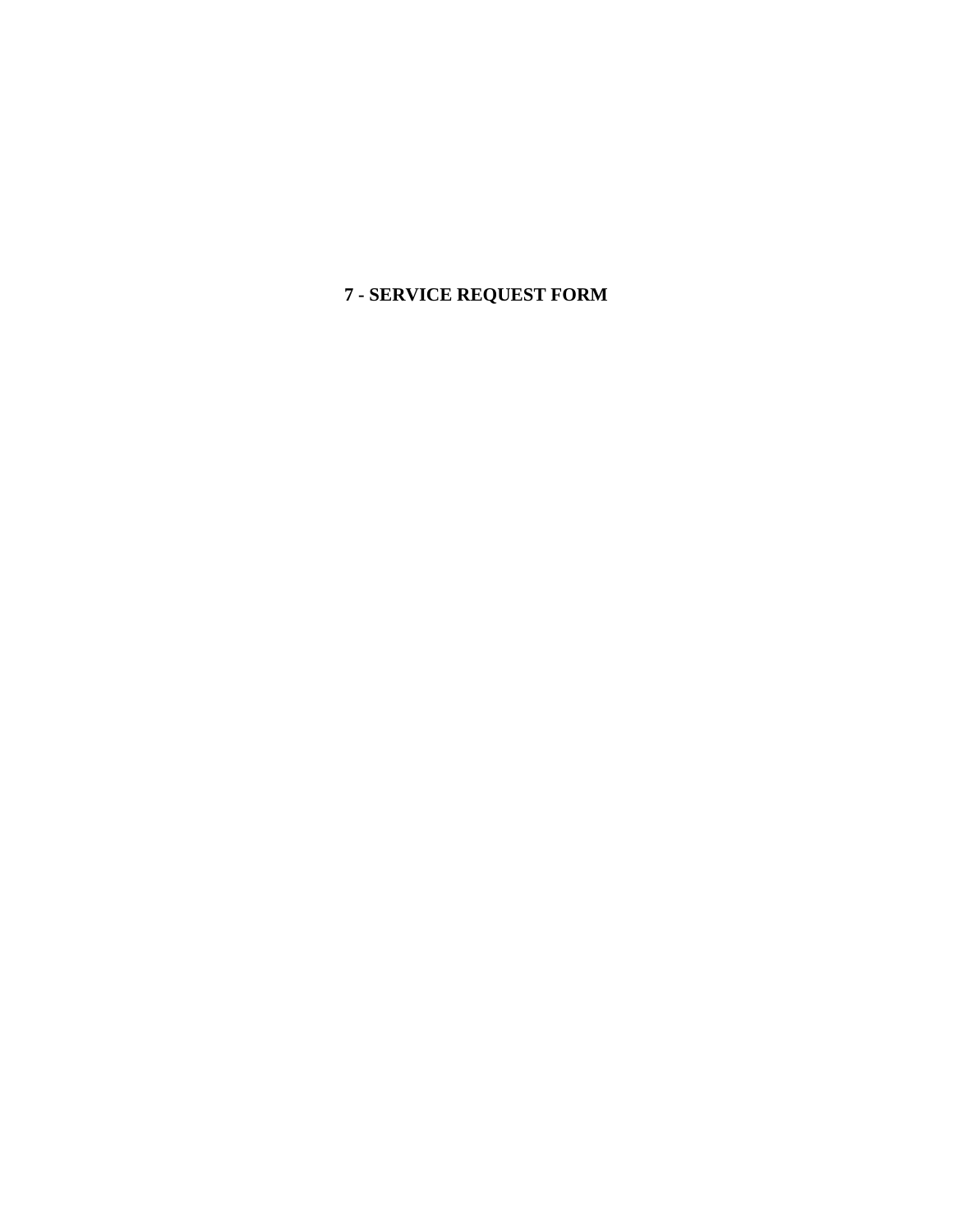## SERVICE REQUEST FORM Rate 331 Service ENBRIDGE GAS DISTRIBUTION INC.

TO: ENBRIDGE GAS DISTRIBUTION INC.. 500 Consumers Road North York, Ontario M2J 1P8

**\_\_\_\_\_** ("Service Applicant") hereby requests Service on the Tecumseh Pipeline and provides the following information relative to this Service Request:

1. Information on Service Applicant:

|    | (a)                                                              | Delivery Address:                 |                                                                                                                       |  |
|----|------------------------------------------------------------------|-----------------------------------|-----------------------------------------------------------------------------------------------------------------------|--|
|    | (b)                                                              | <b>Mailing Address:</b>           |                                                                                                                       |  |
|    | (c)                                                              | Service Request:                  |                                                                                                                       |  |
|    |                                                                  |                                   | Telephone: 2000                                                                                                       |  |
|    | (d)                                                              | Nominations and<br>Confirmations: | <u> 1989 - Johann Barn, mars eta bainar eta bainar eta baina eta baina eta baina eta baina eta baina eta baina e</u>  |  |
|    |                                                                  |                                   |                                                                                                                       |  |
|    | (e)                                                              | Invoices:                         |                                                                                                                       |  |
|    |                                                                  |                                   |                                                                                                                       |  |
|    | (f)                                                              | Other:                            | <u> 1989 - Johann Barn, mars ann an t-Amhain an t-Amhain an t-Amhain an t-Amhain an t-Amhain an t-Amhain an t-Amh</u> |  |
|    |                                                                  |                                   |                                                                                                                       |  |
| 2. |                                                                  |                                   | Telephone: 2000<br>Service                                                                                            |  |
| 3. | <b>Class of Service Requested:</b><br>Service Availability Date: |                                   |                                                                                                                       |  |
| 4. |                                                                  | <b>Service Termination Date:</b>  |                                                                                                                       |  |
|    |                                                                  |                                   |                                                                                                                       |  |